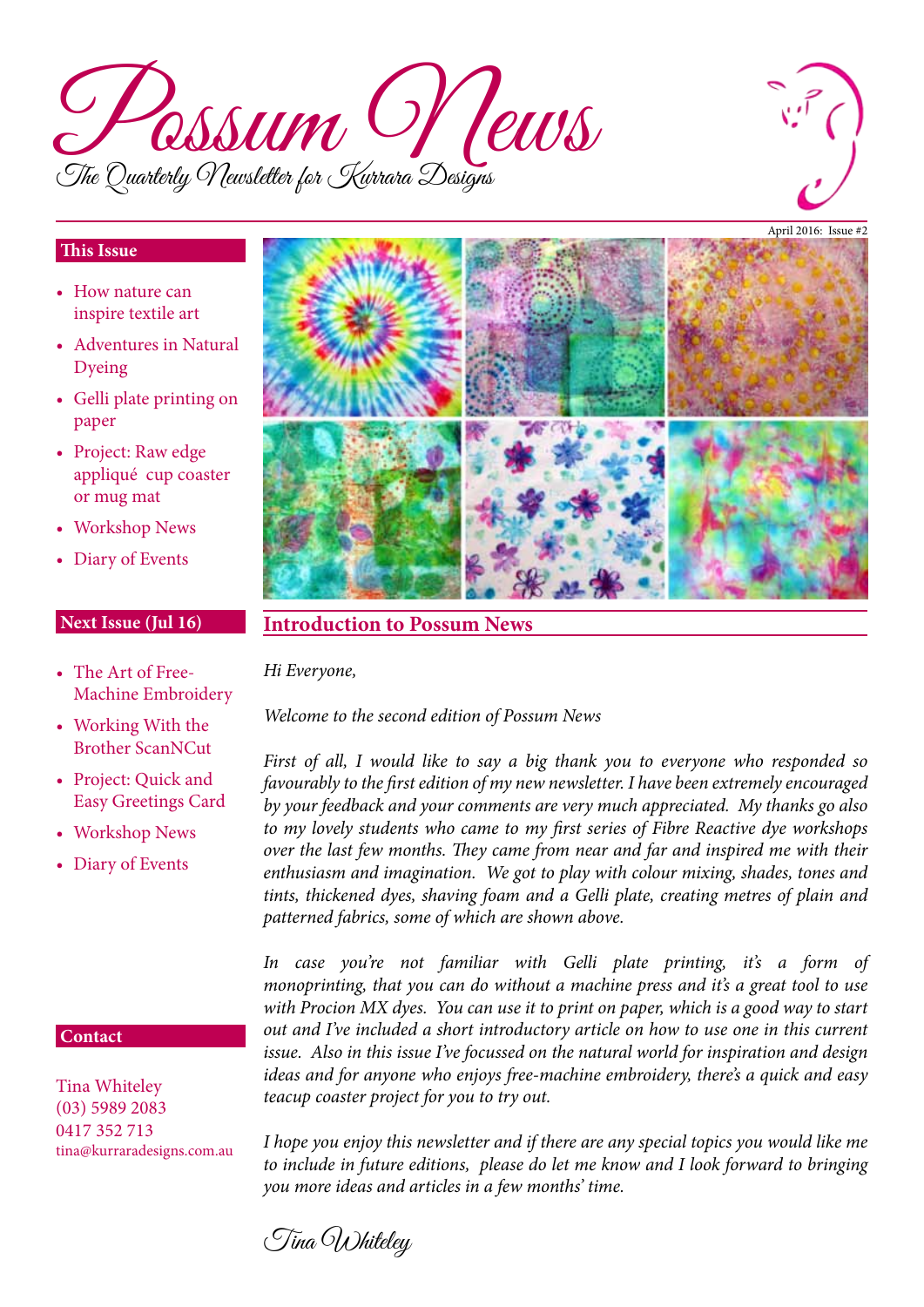## **How Nature Can Inspire Textile Art**

*"If you truly love nature, you will find beauty everywhere."*  Vincent van Gogh

Mature as a source<br>for inspiration<br>arts has a long tradition, of inspiration for the visual dating back to the cave paintings of prehistoric times. As civilisations became more settled and cultured, the visual arts, including textile arts, thrived. There are many examples of paintings, tapestries, clothing and homewares that have been inspired by animals, plants, rock formations, water and other natural phenomena.They formed a decorative and spiritual connection between man and nature Textiles until recent times, were either made up of animal or plant fibres and were coloured using dyes derived from plants, minerals or invertebrates, which automatically connected them to the naturalworld.

Sometimes in ancient textiles we see nature represented in a realistic way and sometimes images are abstracted with various natural motifs used symbolically or stylistically to tell a story. Flowers and animals, real 



and mythological are often featured in Chinese embroideries, Japanese kimonos and Islamic carpets or rugs, as stylised, repeated designs. Sometimes we see a single motif used as a starting point to build up more intricate patterns, as in woodblock printing.

India was well known for its use of woodblock colour printing, which still thrives today, drawing on various natural images, such as peacocks and 



elephants. In this process, the pattern is repeated by carefully stamping the inked block across the entire length of the cloth to give an overall design or pattern.

In Europe, during the 17th and 18th Centuries, imported Indian floral chintz fabric was very popular for clothing and homewares.

Influenced by Asian and Islamic textiles and ceramics, William Morris' acanthus and pomegranate motifs are famous examples of repeat designs used in his tapestry and furnishing fabrics.

Both the Arts and Crafts Movement and the later Art Nouveau style looked to nature for its organic shapes and lines. Both movements were reacting against the ever growing industrialisation of Europe and America and their designs were inspired by a romantic and nostalgic viewof a natural world that was fast disappearing. This changed to a certain extent with the advent of Art Deco and Bauhaus styles, as they celebrated all things modern, streamlined and technological, preferring to look to the future than the past, and embracing consumerism. However, the natural world was still reflected in a number of designs.

Today we are moving back towards the natural again, with concerns about the environment and how it is being affected by mass consumerism on a global scale. Eco textiles are gaining in popularity, whereby natural fibres and cloth are recycled, dyed naturally and repurposed, using hand and machine sewing and embellishment techniques, with the emphasis on the slow and methodical process.

As textile artists we are more aware of looking after the environment, being kinder in our working practices, using less water in dyeing and not using hazardous chemicals that can cause problems with disposal or create health issues. We are doing things in a more considered way and in particular we are not always focussed on the end result. We also savour the processes of design and making as outcomes in themselves, for how they make us feel, improving our wellbeing, skills and knowledge.

Most of my inspiration comes from just looking out the window at the bushland around me and I am drawn to create more natural organic designs. I love the natural bush landscape, but each of us is different and maybe you are inspired more by the beach or even by urban landscapes.

The processes I talk about below can be equally applied to those scenes. I just want to highlight a few alternative ways that we can approach textile design that can sometimes help us see things in a new light and get our creative mojo juices flowing!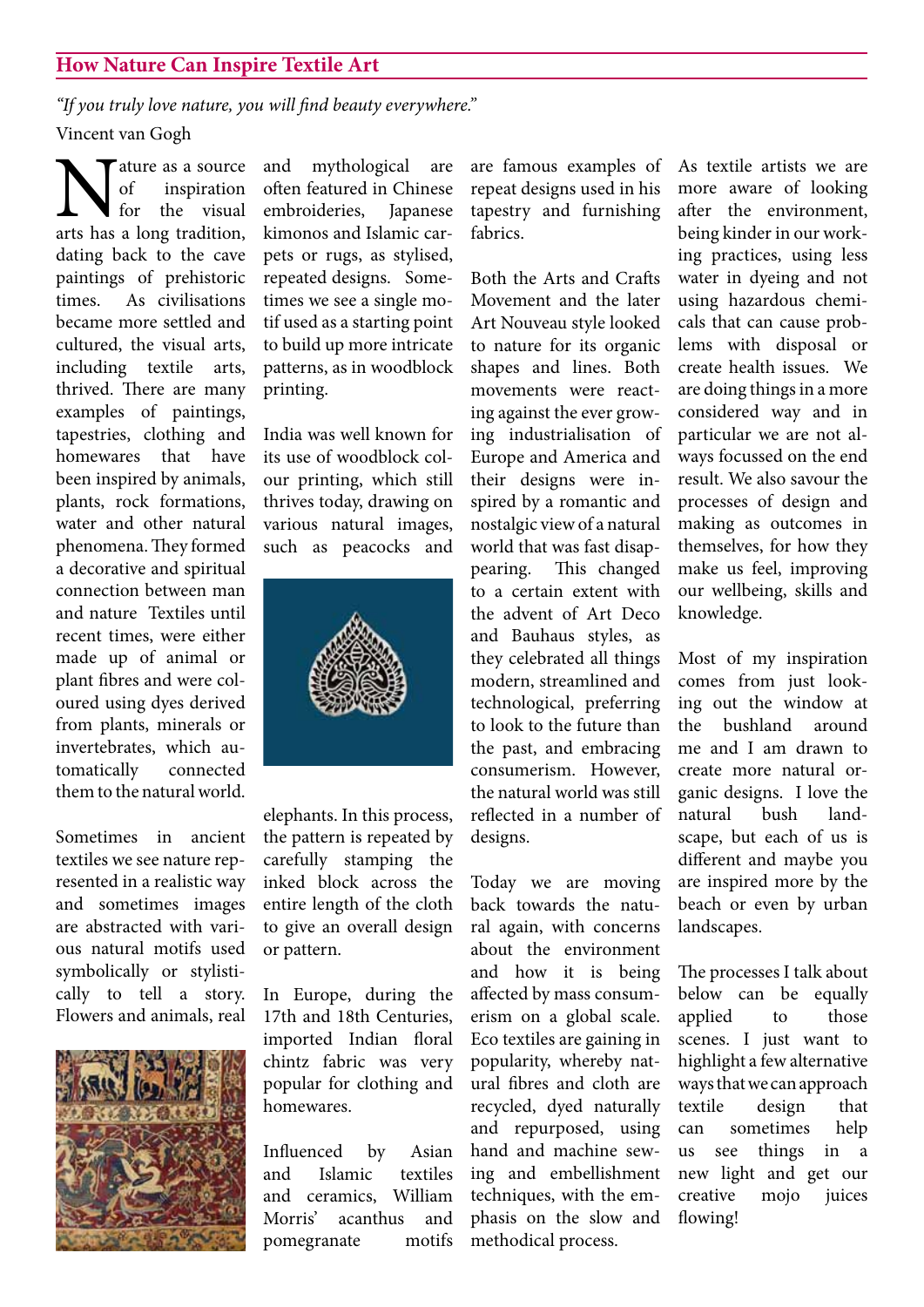#### **Pattern Repeats**

No matter where you look in nature you will see some sort of motif or pattern that can be used as a springboard for your own design. What might start out as a very recognisable image, such as a forest of trees, can very easily be abstracted to a repeat pattern that can prove

ideal for a quilt block or an intricate embroidery. Something that starts out quite organic, can look quite geometric when made into a tiled pattern. Depending on the colours and shapes you use, it may be ideal for an ethnic or tribal design.

Here I've used Photoshop to create a repeat tile pattern, but it can also be done manually with squares of tracing paper and white paper which can then be copied and arranged into a design you like. Each tile could be used as a template to cut out appliqué pieces to make into a quilt block, or sections could be painted or dyed and then overstitched with hand

or machine embroidery. The more you repeat the pattern, the more intricate the design becomes.

More detailed instructions will be available on the website tutorials page next month if you would like to try making your own repeat patterns.





## **Replicating Interesting Characteristics**

Another way you could use nature to create your own design would be to really study a leaf, a flower head, or a rock and take notice of the intricacies of that object. For example, are the markings 





or shapes regular or irregular? Are the colours of all the parts of that object the same or do they vary in tone or hue? What is their texture - do they have indentations? Are they rough or smooth to touch? One of the beauties of textiles is that they are so tactile and we can often translate the texture of an item by using a suitable fibre, such as felt or silk to portray its significant characteristics. Sometimes it's only when we have a bit of time to really observe something that we get inspired by a



new aspect of it that we haven't noticed before.



Pine trees, for example, have significantly different bark patterns along their trunks which could be the basis for an exploration of pattern and texture, using various



materials. Options could include taking bark rubbings on fabric or paper with crayons or oil sticks and stitching over the top for a 2D representation. Wet or dry needle felting could be a good way to build up a 3D version, emphasising the ribbed and uneven woody texture. Another option would be pleating and stitching a sheer fabric with good draping qualities to replicate the folds and ridges in the bark, which could then be painted and stiffened to give another 3D design.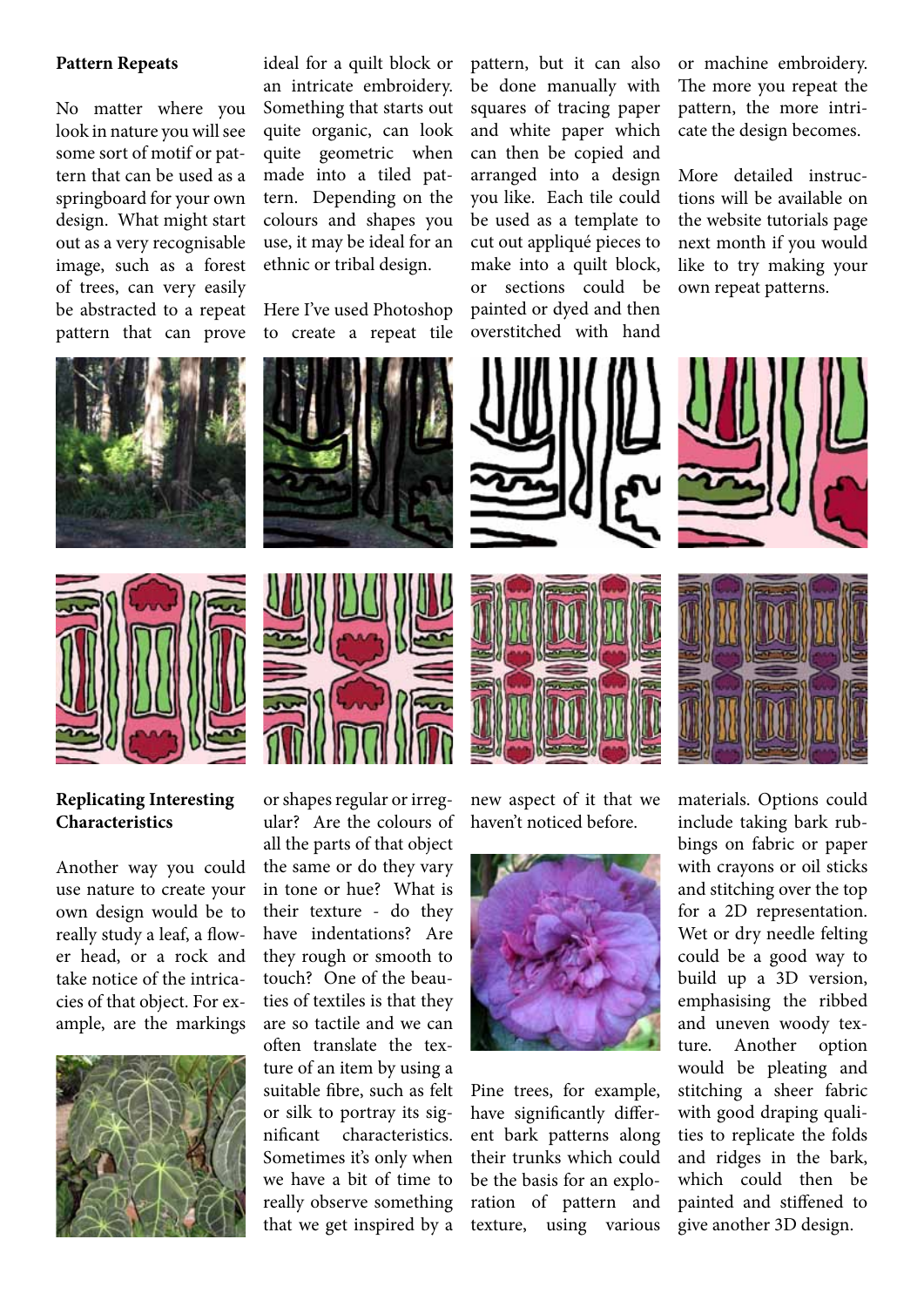## **Using items from nature in your artwork**

You could even try stitching or working with the natural object if it lends itself to that process, such as shells, dry leathery leaves or seed pods. They could be painted or waxed and made into beads or necklaces. It's really as limitless as your imagination.

We had a flowering gum in the garden, which has now gone to that great bushland in the sky, but I managed to save a number of the large seedpods, which are waiting in a bag in the shed to be drilled out and painted, so that I can then hang them up in the studio.

Eco or natural dyeing is another example of using nature itself in your work. Each print that you make on your fabric 



using a leaf, a flower or a seed head will be unique and can then inform your stitching or added markmaking if you want to do more printing or embellishing over the top.

Sometimes, just the simple print is enough and piecing lots of different naturally-dyed fabrics together can make a stunning quilt or piece of wearable art.

## **Different perspectives**

Sometimes it can be good to tackle something from a different perspective.

For example, you could photograph a tree or bush from underneath and see what effect the sunlight has on the leaves and notice the contrast of colours and tones.



Do some leaves appear to be transparent and some opaque due to the light falling on them? Perhaps you could translate that into a textile work, using layers of sheer or iridescent fabrics.

Looking up into trees you can see how the lines move diagonally towards the centre, so you could have a circular design with converging lines and contrasting shapes and sizes that would make an ideal study for a confettitype quilt.

If you are able to manipulate your photos on the computer with photo editing software, such as Photoshop, or Paintshop Pro, you can get some unusual effects that would translate well into a textile design. For example, this image was pretty 



flat to start with and I tried different art filters on Photoshop and also played up the purples and pinks by slightly changing the hues to make it a bit more interesting. This image could then be the basis for a 3D free-machine embroidered design. You don't always have to keep the original colours or even the shapes. Your photos are really a starting point and it's fun to see how far you can push them.

Changing the perspective of an object is another way to create abstraction. Here are two images of water. The first one is rather more traditional and the second is more abstract in appearance. 



Both have the added dimension of motion, but the abstract one below, lends itself to many more interesting interpretations. It was a picture of a waterfall shot from underneath, so it's a bit of a different take on moving water. There are lots of horizontal and vertical elements that could make for quite a dramatic design. Water is generally a great starting point for textile art designs. There are many aspects that can be explored, from the way it moves to the way it reflects light and objects.



While I was staying in Giverny last year, I went to Monet's Garden several times and, of course, fell in love with the lily pond. I took a lot of photos and also did some sketches as visual references and emotional triggers. Inspired by the garden, one of the items I was itching to make when I got back home was a machine embroidered shawl, which I finally finished late last year.

I wanted to capture the movement of the water and its gorgeous turquoise and aqua colours. There were so many reflections from the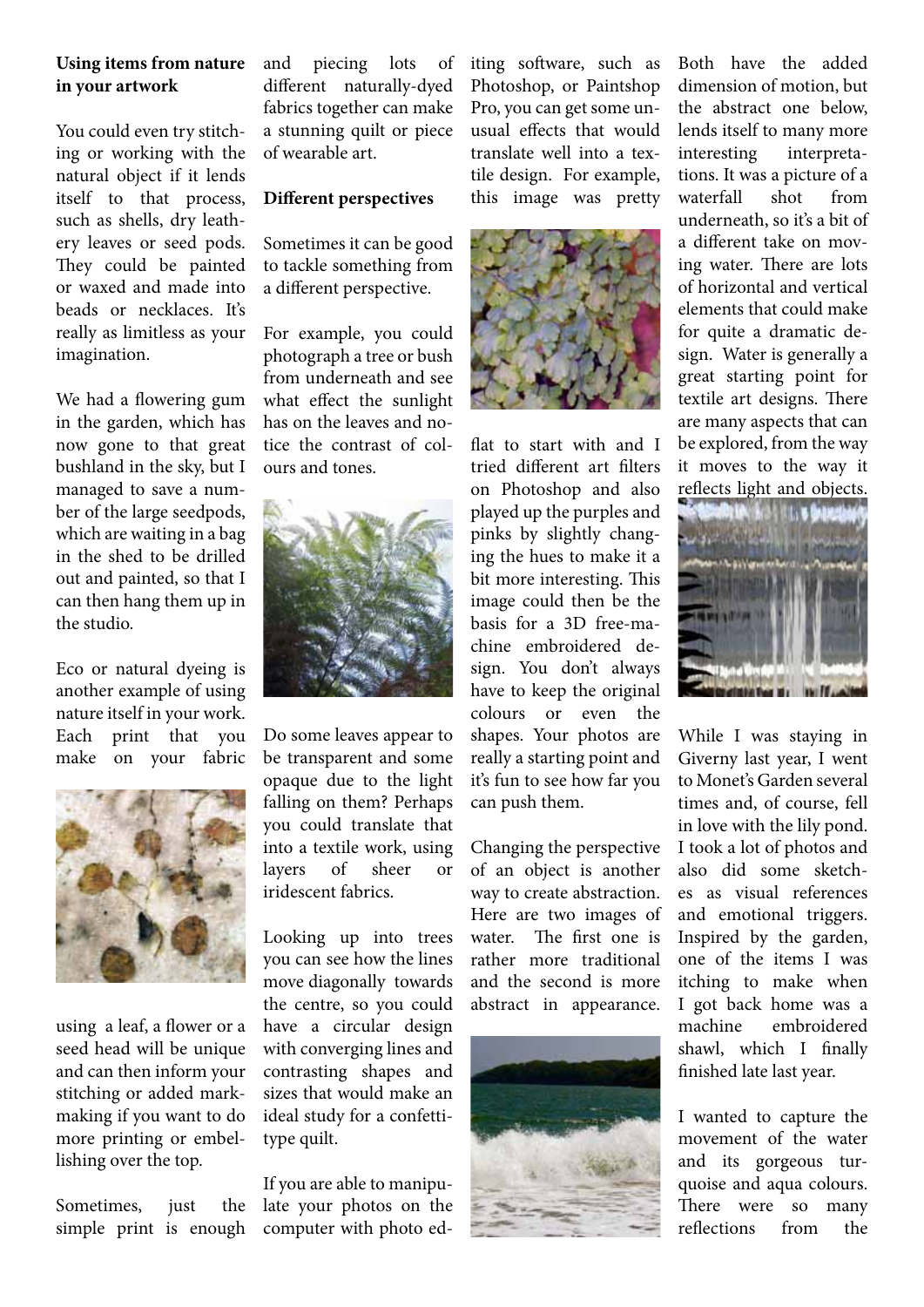

flowers around the pond that produced flecks of pink, orange, purple and yellow in the water. I captured this with various yarns flecked with those colours and combined textures and thicknesses, laying them out to get that gentle swaying effect of the water. I tried to capture the fragility of the water

lilies using hand-dyed silk for both the leaves and the flowers that sit on top of the shawl.

For me it was also about reliving the experience of being at Giverny and the tranquillity of feeling the warmth of the sun, watching the leaves swaying in the breeze and hearing the birds overhead. 



Designing and putting the shawl together brought it all back to me, which made the whole process even more enjoyable.

If you are interested in finding out more about the techniques used in making this shawl, please visit the Textile Talk section on the website.

There are many ways that Nature can inspire us, but the key is to capture the essence of it. Think about what makes it so special for you and how you can portray that aspect in your work.

What makes the work unique to you will be the way you interpret that essence, whether it's something that has touched you from an emotional, spiritual, aesthetic or other sensory perspective.

I hope I've given you a few different ways of looking at things and also hope you get the chance to try out some of them down the track.

## **Adventures In Natural Dyeing**

The ability to dye<br>
fabric using na-<br>
ture's own re-<br>
sources opens up a door fabric using nature's own reto a new world that enables you to explore boundaries that are only set by your imagination and desire for adventure. As with all good adventures, when you start out you are happy to take the popular route, but as you get more into your journey, you want to go "offroad" and start finding your own way.

Every time you stretch yourself, you set out on a new journey of discovery that will often end in results you had not even imagined achieving at the start. Allow me to take you on my journey of adventure into natural dyeing.

It first started about 8 years ago when I did an eco dyeing workshop with India Flint. There we learned the techniques of boiling up eucalyptus leaves to give earthy coloured liquids that became our dyebaths. We also learned to wrap various leaves in silk fabrics and bundle them, so that they made an imprint on the fabric when they were simmered in the dyebaths.

In the early days I was thrilled to bits with any colour stain or blob that appeared on the silk. I used mainly silk offcuts to add into my machine embroidered scarves and, if there was a

recognisable leaf imprint, then I was in raptures! The excitement of opening those first small bundles was fantastic and I must admit I am still just as excited today when I open up my newly-dyed bundles of scarves, clothing, or metres of fabric. The difference now is that I am much more daring in my dyeing practice and also more demanding in my results.



As time went on I wanted to dye bigger pieces of silk and explore natural dyeing possibilities with other sorts of fabrics, such as wool and cotton, all of which came with different sets of challenges and problems to solve. It involved a lot of reading, research and experimentation, which I loved.

The one thing I was not so good at initially was notetaking – that wasn't so exciting! After a while, however, it was obvious that I had to start keeping records, as I would forget a lot of what I did and was hard-pressed to identify what leaves or dyebaths I'd used, even after just a few weeks.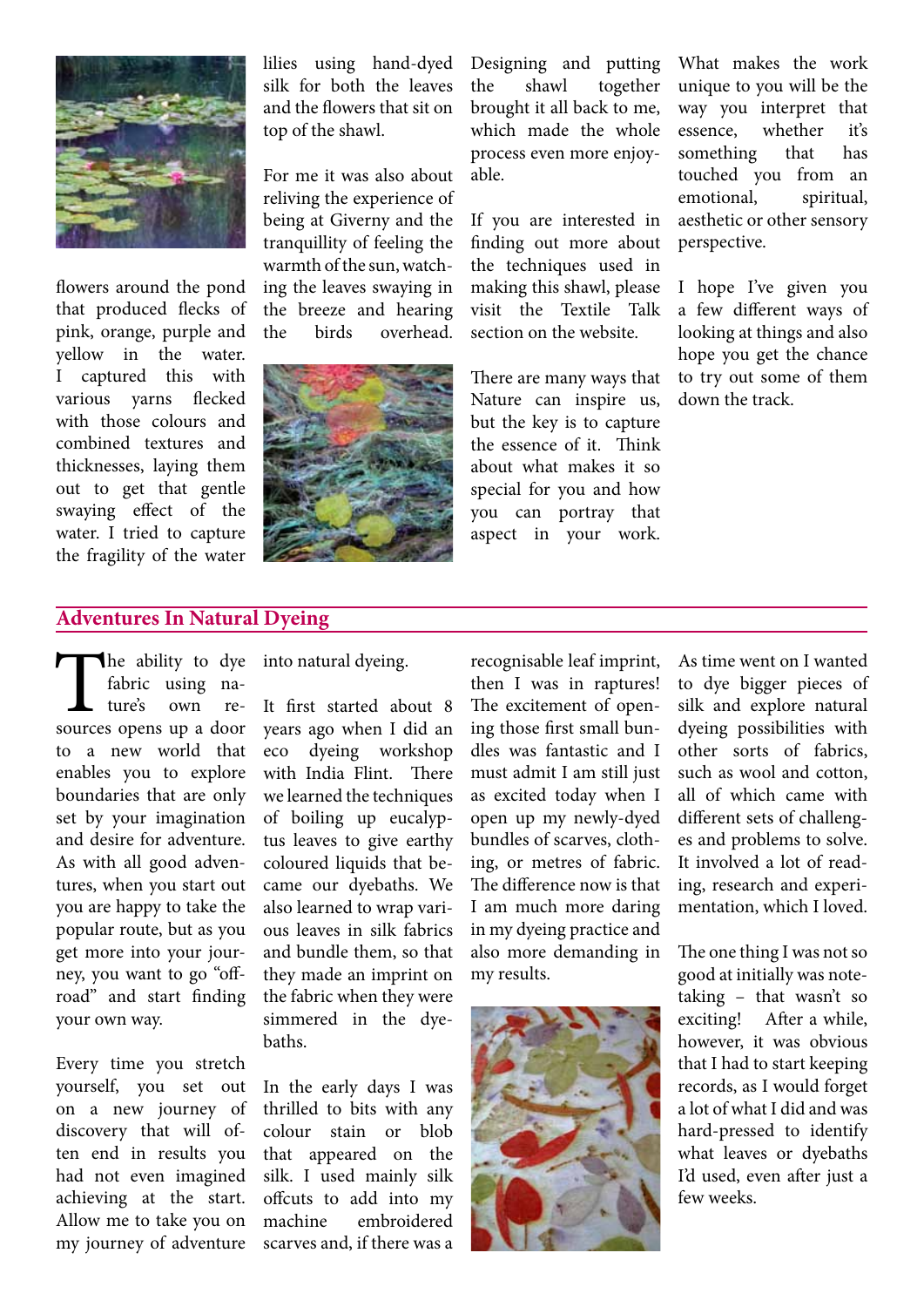It became more important as time went on, when I started to dye fabrics and scarves commercially for other people and for various shops and galleries. For me, this was uncharted territory, so note taking took on a new significance, in that it formed part of my research and development to improve and streamline my professional practice and overall results.



I devised record sheets that could be easily replicated and completed by hand. They provided the means to try out comparison dyeing, whereby I could vary cooking and curing times, heat settings, mordants, pH values and different wrapping methods, to see which outcomes gave the results I wanted. These were all things I'd never thought of doing at the beginning, but which I now do as a matter of course. They have served me well, to give me much clearer and more colourful prints on both protein and cellulose fabrics.

For the last few years I have given talks at the Royal Botanic Gardens in Cranbourne on my experiences with natural dyeing. Doing that has taken me down new and exciting paths. As part of the first year's talk I took on the challenge of experimenting with a number of the Gardens' specimen plants to see what colours they would yield and was delighted with some of the results. It was a great way to learn about the value of Australian natives, especially eucalyptus varieties, not only for dyeing, but also for their medicinal purposes. I now have a greater respect for these wonderful trees.

As a direct result of the association with Cranbourne Gardens, I have become fascinated with the history of dyes and indeed the origins of textiles.

For those of you who may be interested there is some information on the history of dyes on the website textile talks and I hope to bring you more information on these topics in later newsletters.

I began to explore the colour possibilities of new plants in my garden and created a palette of subtle colour wheel shaded threads by using a method of dyeing called solar or cramjar dyeing. 



Plant material is left to soak in jars of water and the heat of the sun does most of the work to extract the colour.

It was a great learning experience, watching the threads absorb the coloured liquids as they were placed in the jars and then later oxidise and change colour again when they were removed.



I've made my first two naturally-dyed quilts, which I've embellished with hand and machine stitch. I've learned that I love making them and can't wait to get the time to create some new designs. I've dyed silk wall hangings and fabrics 



for framing, which have been featured in a joint exhibition and I will be exhibiting naturally-dyed work in future art shows, which again is something I'd never have dreamed of doing when I first started.



Most of all I love teaching what I do. To share my knowledge and help people to learn to dye their own fabrics and threads is the best part of the journey for me. I have the opportunity to give demos and workshops and meet lovely like-minded people.

If you've ever been curious about natural dyeing, do give it a try as it's such a rewarding pursuit and the more you do it the more things you will want to try until it really gets you hooked.

Take those first steps and you never know where it might lead you!

Please visit Kurrara Designs Facebook page to see more examples of naturally dyed fabrics

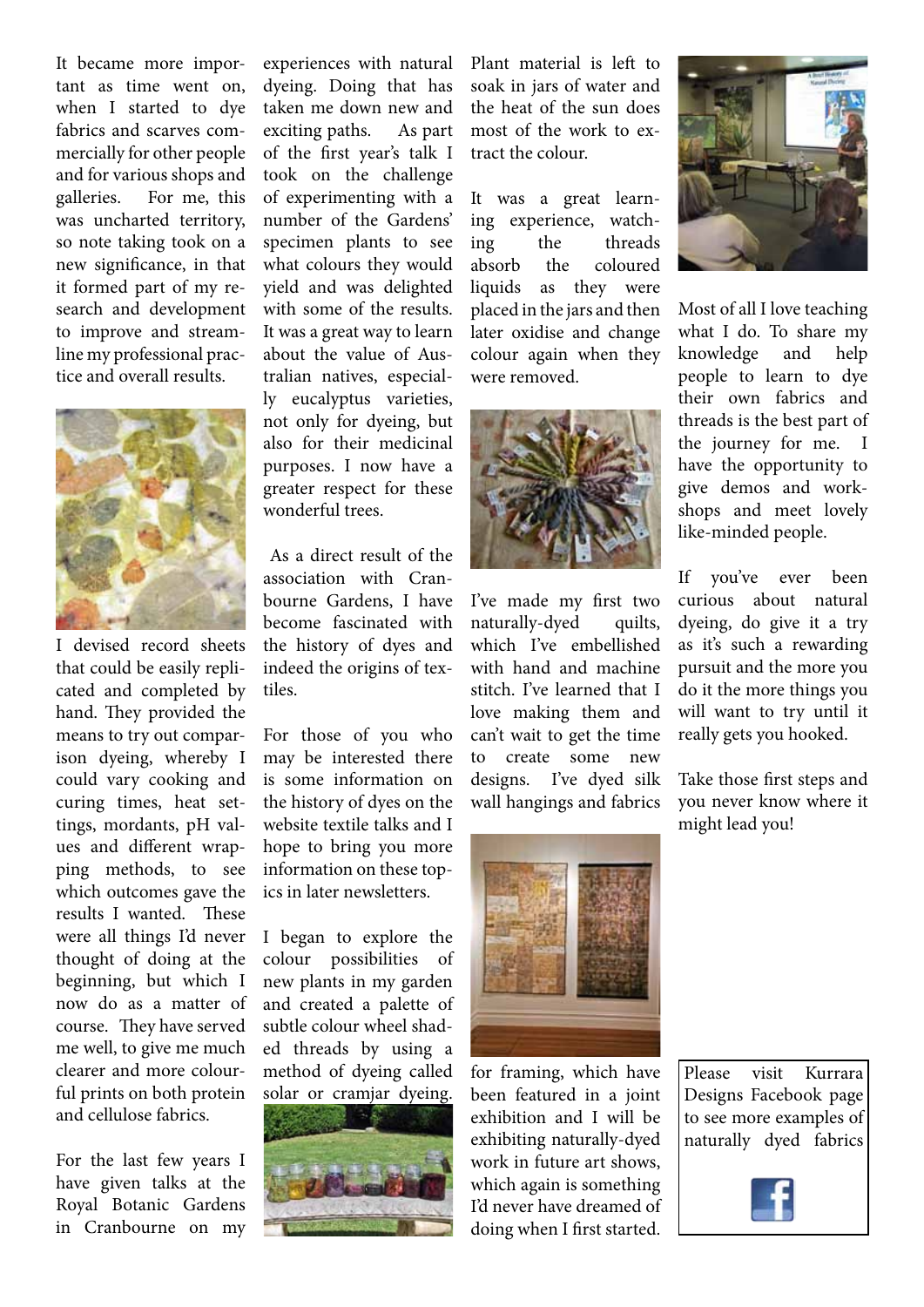## **Gelli Plate Printing On Paper**

**C**elli plate print-<br>
making a one-off print) ing is a way of monoprinting (ie without using a mechanical printing press. It's ideal for the hobby crafter as it takes up much less space and is not nearly as expensive to buy as a printing press!

The cheapest option is to make your own gelatine plate, or you can buy one which is a little more expensive, but it is more robust.

I prefer to use a commercial one, as I've made gelatine plates in the past and did not relish the thought of having to reheat and reshape homemade ones, that went mouldy or cracked up!

The commercial version is a flexible transparent polymer plate on which you create your design with paints, inks or dyes. A piece of paper or fabric is placed over the top, gently pressed down and pulled off, revealing the one-off design.



Sometimes there is some residual colour left on the plate, which can yield a second print, but it will be much paler and slightly different to the first print. The commercial plates can cost from about \$20 to \$50 depending on the shape and size.

## **What do I need for Gelli plate printing?**

Along with the plate, you'll need various tools, such as paint or ink rollers, otherwise known as brayers, which come in small medium and large sizes. You'll need paints, clean up cloths, paper (thin deli type paper, copy paper, card or watercolour paper are fine) and plastic sheeting or newspaper to protect your work surface. As you get more used to working with a Gelli plate you can add things like stencils and masks for extra interest.

When printing on paper you can use any acrylic paint. If printing on fabric that will be washed, you then need to add a textile medium to the acrylic paints or use dyes if you don't want to alter the handle of the fabric.

We'll just be looking at working with paper this time, as it's a much quicker process than working with fabric and if you'renewto it,it's amuch

easier way of getting started and getting used to using the Gelli plate.

### **How do I get started?**

Start by "inking" up your plate. By that I mean putting a few blobs of paint on the plate and gently rollering them all over the surface to cover it with a thin, smooth layer of colour. Don't overdo it with paint – a very little goes a long way and if it's too thick you don't get great prints. A nice thin covering is ideal – so that it almost looks transparent.



You can roller one or several colours over the plate and then place the paper over the top and pull a print. You may find that the plate is pretty clean afterwards, or there might still be colour left on it, so you can either remove it with a clean brayer, which will take off any remaining paint, or pull another print. Have some spare waste paper to hand, to clean your brayer in between rolling.

#### **Textures**

When you've tried a simple one or two colour



print, you can have some fun with textures. Roller paint onto the plate and then take some Glad Wrap, press it onto the plate and slightly scrunch it. When you lift off the film, you'll have a creased texture on your plate that will translate well onto paper, as in the example above.

Try using bubble wrap, netting or hessian and pressing them on top of an inked plate and see what different textures you can create. These make great backgrounds for collage, scrapbooking, making cards or work.

## **Stencils and Masks**

You can buy or make your own stencils and masks foruseontheGelliplate to create more depth to your prints. A stencil will let the colour come through the cut or open part of a design and a mask (the inverse of a stencil) will protect a design by covering it. You can add another colour around the outside of it with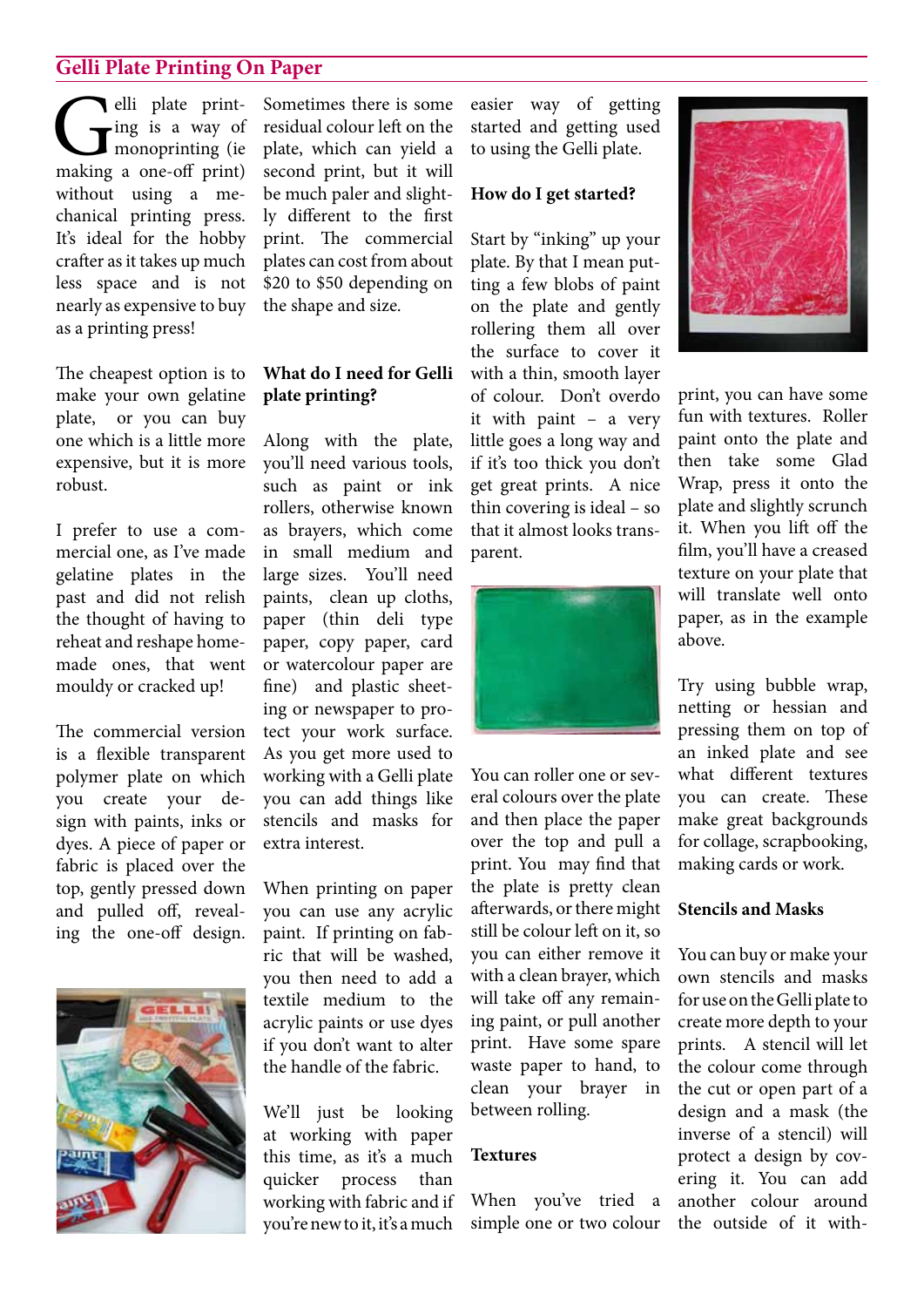out affecting the original design.

You can cut your own stencils in acetate by hand, but having a die cutting machine, such as a Sizzix or an electronic cutting machine like the Brother ScanNCut, makes it much easier and quicker.



In the above example, I used blue and green acrylic paints on the plate and rollered them to give a slight variation at the horizon line. From there I placed a tree stencil on the plate and then rollered a brown paint mix of red, yellow and blue over the top. When I removed the stencil the brown tree sat on top of the background.

In this next example, I used several stencilled layers in diferent colours for the background and let each layer dry before rollering the next layer on top. The final layer before pulling the print was left wet.

I took a print of the background and left it to dry.



I then did a new stencil in black and when the first print was completely dry, I placed it back over the plate and pulled another print with the black stencil on the top. You can do this in one operation, however you do need a final layer of paint over everything, so that it reactivates the underlying layers. It does take a bit of practice to get a completely clean print, so do it in stages to start with.

You can print on the same piece of paper as many times as you like to get a collage design effect. On this example, I used torn paper pieces as masks and rollered various colours over the top.



The paper was removed and a new rollered colour filled in the masked shapes. Flower stamps

were pressed into the plate to give resist designs which then printed out as white shapes on the final print.

# **Cleaning Up**

In order to clean up in between prints and also to do a final clean up, have a few cloths and buckets of clean warm water on hand, so that you can rinse off most of the paint in one bucket and then do a final clean rinse in the second bucket. This way you're not constantly having to go to the sink to clean off stencils, brayers or plates and you can save on

water and throw the empty buckets on the compost heap at the end of the session.

If this is something that appeals to you, do go online to check out all the You Tube videos on Gelli printing as they are very informative. If I can help with any queries, please don't hesitate to email me.

I must say the Gelli plate is a great printing tool and although I've discussed using it on paper here, it is fabulous for printing on fabric and that may well be a subject for another time!

## **Raw Edge Appliqué Cup Coasters**

**Example 1** Five got time to en-<br>joy a pot of tea,<br>rather than just a mug,  $\blacktriangleleft$  I've got time to enjoy a pot of tea, rather than just a mug, I do like to use my one Royal Albert bone china cup and saucer set. I do feel that tea tastes better if you sip it from a posh cup and I just love the sensuous shapes of antique cups and saucers. They're very curvy and Rococoesque and they are the inspiration for my free machine embroidery project this month on the website. I have designed some square coasters which just fit perfectly under a bone china cup and saucer. I've posted the full tutorial on the website, along with all the templates, cutting, assembly and sewing instructions.



This project, is a follow on from last quarter's article about free-machine embroidery. The coasters are quick to do and feature the technique of fused raw edge appliqué. There is mainly straight stitch sewing, but zig-zag stitch is optional depending on the look you want. They only take small pieces of fabric, mainly scraps and if you have some offcuts of those particularly pretty Japanese or French flowery print fabrics, they are ideal for the cups and saucers.